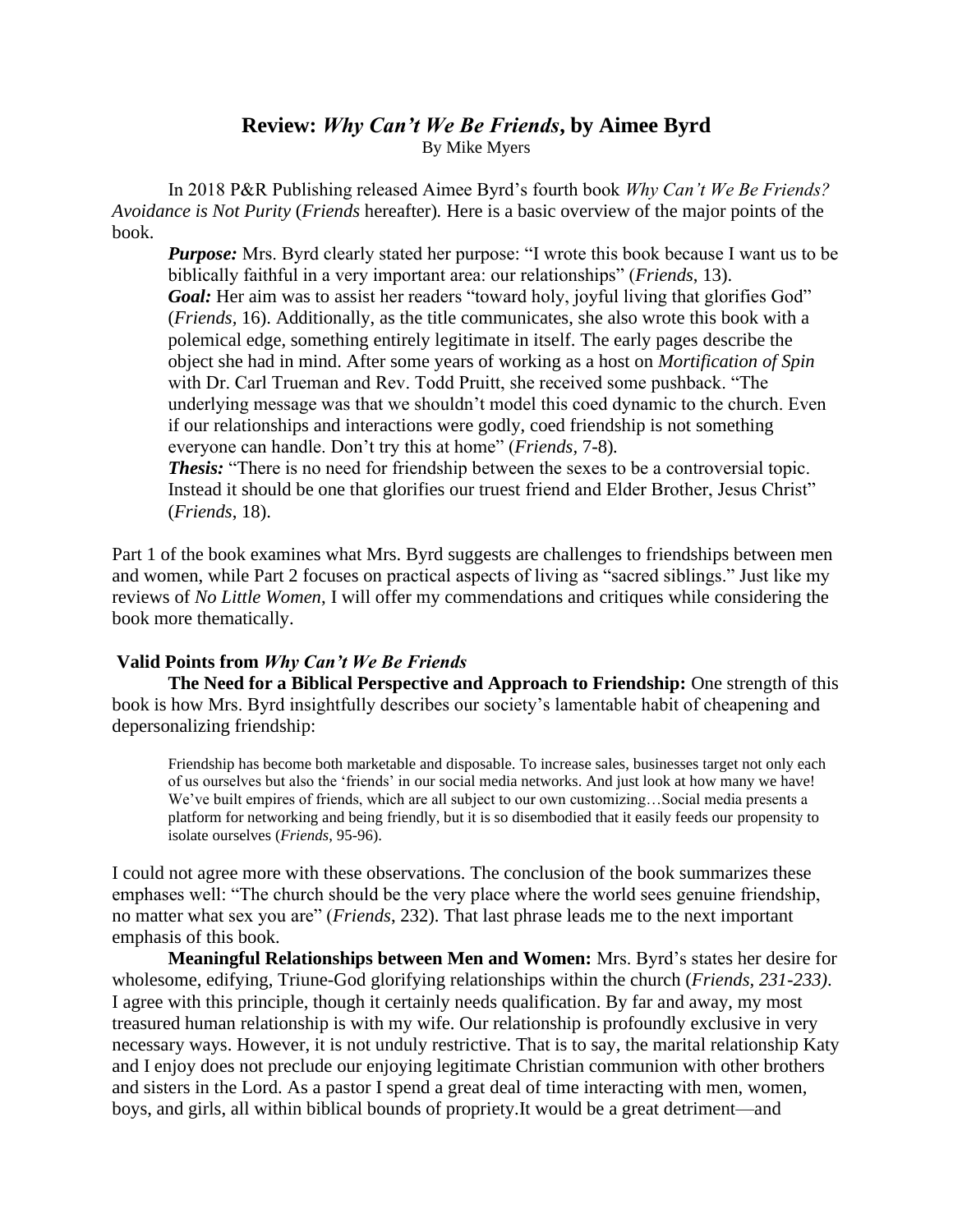dereliction—in my ministry and life if I avoided godly interaction with women as if they were merely potential threats to my marriage (I will qualify this in the next paragraph). If the interactions that Christian men have with other Christian sisters are stilted and awkward simply because of fear of sexual sin, this is a problem. If it is driven by an unbiblical chauvinism, this too is a problem. My most charitable reading of this book leads me to conclude that this is a particular issue Mrs. Byrd sought to address, and rightly so.

**Awkward, Reformed Men:** I have been a minister in the OPC for nearly eight years and around the Reformed church for most of my life. If you have similar exposure to this part of Christ's Church, you should know that the Reformed world tends to attract some very strange and even socially awkward personalities. On the one hand, this should not surprise anyone, since Paul wrote that the Church of Christ consists largely of the world's rejects (1 Corinthians 1:26- 29). On the other hand, awkwardness and needless austerity need not accompany true godliness. Men must not treat women in a curt, dismissive, or coldly distant manner to remain pure. Additionally, ministers and elders must forge and maintain relationships conducive to effective spiritual oversight of the women in their churches, including single women. These relationships must be personal (as opposed to impersonal) but not private; appropriately affectionate but not recklessly intimate; loving but not inappropriate (see *Friends,* 67, fn8). In my judgment Mrs. Byrd articulated this observation more effectively in her third book *No Little Women*:

But let me write to you as a woman who loves the church and who has been in a faithful marriage for nineteen years. Sometimes women can get the message that their sexuality makes them some sort of disease to be avoided by good men in the church. And so sometimes it seems that the worse of two evils is picked. In order to protect themselves from the temptation or appearance of sexual impropriety, many pastors and elders keep their relationships with all women at acquaintance levels. While it is loving to have boundaries in place, you don't want to miss out on good friendships. And we can build healthy friendships within appropriate boundaries that are proper for married people. Our pastors and elders have the opportunity to model what we are being prepared for as brothers and sisters serving together in the new heavens and the new earth. We need to learn more than what *not* to do. We need to learn what *to* do—not only in our marriages, but in our friendships as well. As a matter of fact, that's what all of God's people should be learning well, from the children to the youth group and all the way up to the seniors. Then we can better serve together in carrying out and passing on our household mission with joy (*NLW*, 84-85).

Friendship is important, and readers ought to take these helpful themes to heart. Yet what Mrs. Byrd wrote above is significantly different than this statement:

But we need to be careful not to mistake the intimacy of fellowship with romantic sexuality. When we sit with our brothers and sisters in Christ for a meal, we rehearse for our eternal life in the new heavens and the new earth. Having lunch shouldn't feel like a challenge to marital fidelity. Eating together is a platonic practice intended to bring joy to our friendships. Table talk is not the same as pillow talk, so let's not treat it that way (*Friends,* 191).

As I will discuss below, I believe that Mrs. Byrd's manner of argumentation, along with some other flaws, detracted from what could have been a more helpful book.

## **Some Criticisms of** *Why Can't We Be Friends?*

**Heavy on Assertion, Light on Demonstration**: Throughout the book Mrs. Byrd regularly employs the first-person plural pronouns (we/us) while making broad and sweeping assertions that remain largely unsubstantiated. Here are several examples:

"Friendship between men and women is a taboo topic in the evangelical subculture. It makes us uncomfortable" (*Friends,* 33).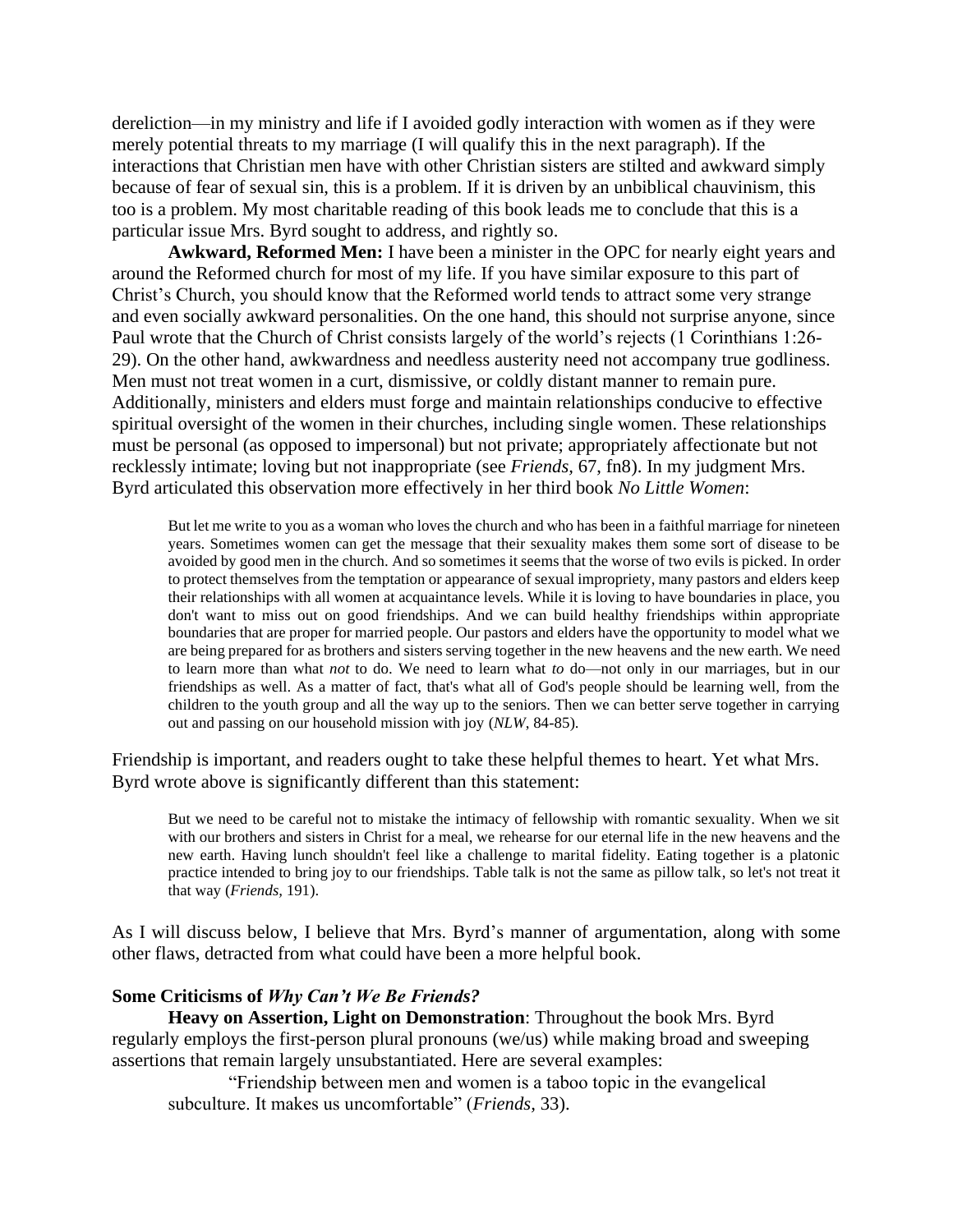"We associate all intimacy with the bedroom, so we expect every meaningful interaction between a man and a woman to be laden with repressed sexual desire" (*Friends,* 35-36).

"Many of us have been shaped by the purity movement…We have a false notion of what purity is and how it functions. Otherwise sensible men and women are afraid of one another. Our 'purity' is our orthodoxy" (*Friends*, 64).

"From what I've said, friendship sounds great! So why are we so cautious about it?" (*Friends*, 103).

"Yet we still struggle with this [sharing a table] over two thousand years later. We use the table to distance ourselves from those who may harm our reputation, whether they are members of the other sex or unbelievers who aren't as polished as we are" (Friends, 194).

Who is the 'we' and 'us'? Where, beyond anecdote, is any actual demonstration that these claims are universally, or even widely, accurate? Do *some* people have false notions of purity? Of course. Do some people struggle with table fellowship? Certainly. However, these sweeping generalizations give the impression that Mrs. Byrd's subjective experience or opinion is normative for wide swaths of evangelicalism. Even *if* that were the case, it still requires actual and careful demonstration. If my five examples above are indicative of the whole (and I believe they are), the book is full of unsupported dogmatic assertions that undermine its credibility.

**Method of Argumentation:** From the very title of this book, Mrs. Byrd creates a [fertile](https://sovereignnations.com/2017/11/17/fertile-fallacy-todays-phrase-need-know/)  [fallacy:](https://sovereignnations.com/2017/11/17/fertile-fallacy-todays-phrase-need-know/) "a statement or idea that on the surface may seem to be true because of a spurious accusation or because of inherent biases of the receiver." Whether intentional or not, the very title "Why Can't We Be Friends?" manufactures a tension. If one reads the table of contents with the title in mind, you will find precisely what I mean. Part 1 of the book is called "Why Can't Men and Women Be Friends." The statements that follow demonstrate that in asking this question, she is also begging the question. If Mrs. Byrd and her editors had reversed Parts 1 and 2, I wonder if it would have helped her case. Instead of creating objections and then looking for answers, she could have positively presented a theology of friendship and then discussed various obstacles or hindrances that exist in the church. While I suppose this is part of the polemic flavor of the book, I do not think this method served her well.

Throughout the book Mrs. Byrd also frequently engaged in what I eventually labeled "Strawman Dialectic." In *A Rulebook for Arguments,* Anthony Weston defines strawman as "a caricature of an opposing view, exaggerated from what anyone is likely to hold, so that it is easy to refute" (4th ed, 79). A dialectic is a form of reasoning that reaches its conclusion (synthesis) through the interaction of opposing principles (thesis/antithesis). In the *strawman dialectic,* one or both principles are caricatures, and the conclusion is used to further the argument.<sup>1</sup> Allow me to provide two just two examples.

In chapter six, *We've Forgotten What Friendship Really Is*, Mrs. Byrd interacted with a commenter on one of her blogs. The comment addressed possible negative implications of a widely known Christian man being alone with a woman who is not his wife. She wrote,

<sup>&</sup>lt;sup>1</sup> At its very core, a dialectical method of reasoning is unbiblical. The way believers ought to obtain knowledge is not through synthesizing concepts or contradictions, but ultimately by exegeting Scripture. While there is interaction with Scripture in *Friends*, I found most of the exegesis poor*.*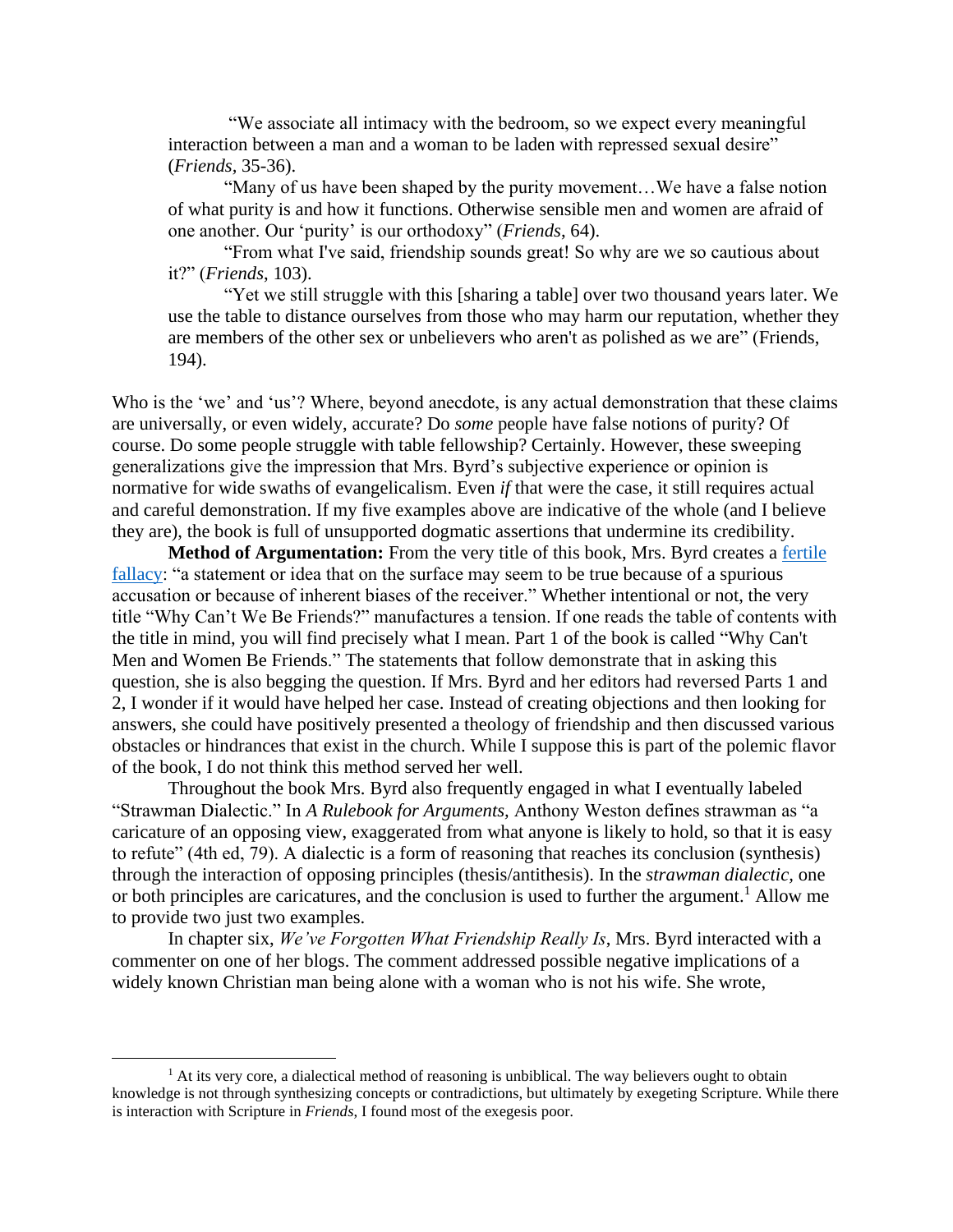This attitude treats women the same way that the religious characters treated the dying man in the parable of the good Samaritan in Luke 10:25-37, in their efforts not to get polluted by him. Harsh boundaries pretend that 'fornication is like the flu, and you accidentally catch it if you happen to be close to a woman.' Or maybe the Christian's reputation or image is polluted. Either way, Jesus calls us to be like the Samaritan, who cared for another human being in need (*Friends*, 105, she cites [Sam Powell,](https://myonlycomfort.com/2017/04/26/billy-graham-rule-followup/) which is in apostrophes above).

Mrs. Byrd concludes, "But too often in an effort to maintain a pristine reputation, not only are some church leaders impoverishing themselves of genuine friendship, they are also impoverishing the church with their leadership models" (*Friends,* 105). Note the caricature here. Her argument from pages 103-105 begins with a hypothetical, publicly known Christian man's declining to appear in public alone with a woman. This she compares with self-righteous religious elites avoiding a dying person on the side of the road (Luke 10:25-37). A pastor's declining to have a one-on-one discussion over coffee with a Christian sister is hardly the same as leaving her to die on a sidewalk. In fact, avoidance of potential public misunderstanding is both pure and prudent. Reputation and public witness matters (Prov. 22:1, 1 Tim. 3:7, 1 Pet. 2:11-12).

My second example appears later in the book, where Mrs. Byrd returns to her Harry Burns metaphor:

For Billy Crystal's character, Harry Burns, and for many in the church, the 'sex part' gets in the way of friendship between men and women. There are important differences between the two views, of course. Burns teaches that a woman can *never* really have guy friends. The Christian equivalent suggests that men should avoid women as threats to marriage, purity, and the reputations of godly leaders. Sure, women are okay as acquaintances in social settings, but friendship is too far (*Friends,* 214-215)

Here are the elements of the strawman dialectic: either we have a Harry Burns mentality, or we have the Christian version, where men think friendship with women is too far. Her synthesis continues her argument that avoidance is not purity, which is the subtitle of the book. I would argue that while purity is not obtained merely by avoidance, avoidance is often necessary to maintain purity, as would Joseph (Gen. 39:12), Solomon (Prov. 7:25), and Paul (2 Tim. 2:22).

I must comment that the frequent allusion to the movie *When Harry Met Sally* was probably the worst element in this book. I have not watched this movie, nor will I, but I did read a summary in order to understand Mrs. Byrd's reasoning. What I found appalled me. This movie is perverse, blasphemous, and unfit for Christian consumption, not to mention as a working metaphor in a book published by P&R. Additionally, one thing glaringly omitted from *Why Can't We Be Friends* is that Harry Burns and Sally do in fact end up fornicating.

**Naïve anthropology:** My final, and in my view most substantial, critique of Mrs. Byrd's fourth book is that it demonstrates a dangerously naïve view of sin. Despite occasionally speaking about the topic, the author simply does not give due weight to the seriousness of sin and power of temptation. For example, in the section *Purifying Generosity,* Mrs. Byrd acknowledges "the flesh is still weak, even for brothers and sisters in Christ, and we need to address that. But the answer is not to remain weak" (*Friends*, 70). This is true enough in itself, but she continues later, "we are called to purify ourselves. What does that mean? We cannot do this without Christ, who is our purity. But what does *that* mean? It means that we don't purify ourselves through abstinence. We purify ourselves by fixing our hope on Jesus Christ" (*Friends,* 71). While this comment emphasizes justification, it is sorely deficient in its doctrine of sanctification. Legal righteousness does not remove the obligation to pursue living holiness. Later in this section, Mrs. Byrd quotes 1 Cor. 6:19-20, observing that "God has given the Holy Spirit to dwell within us